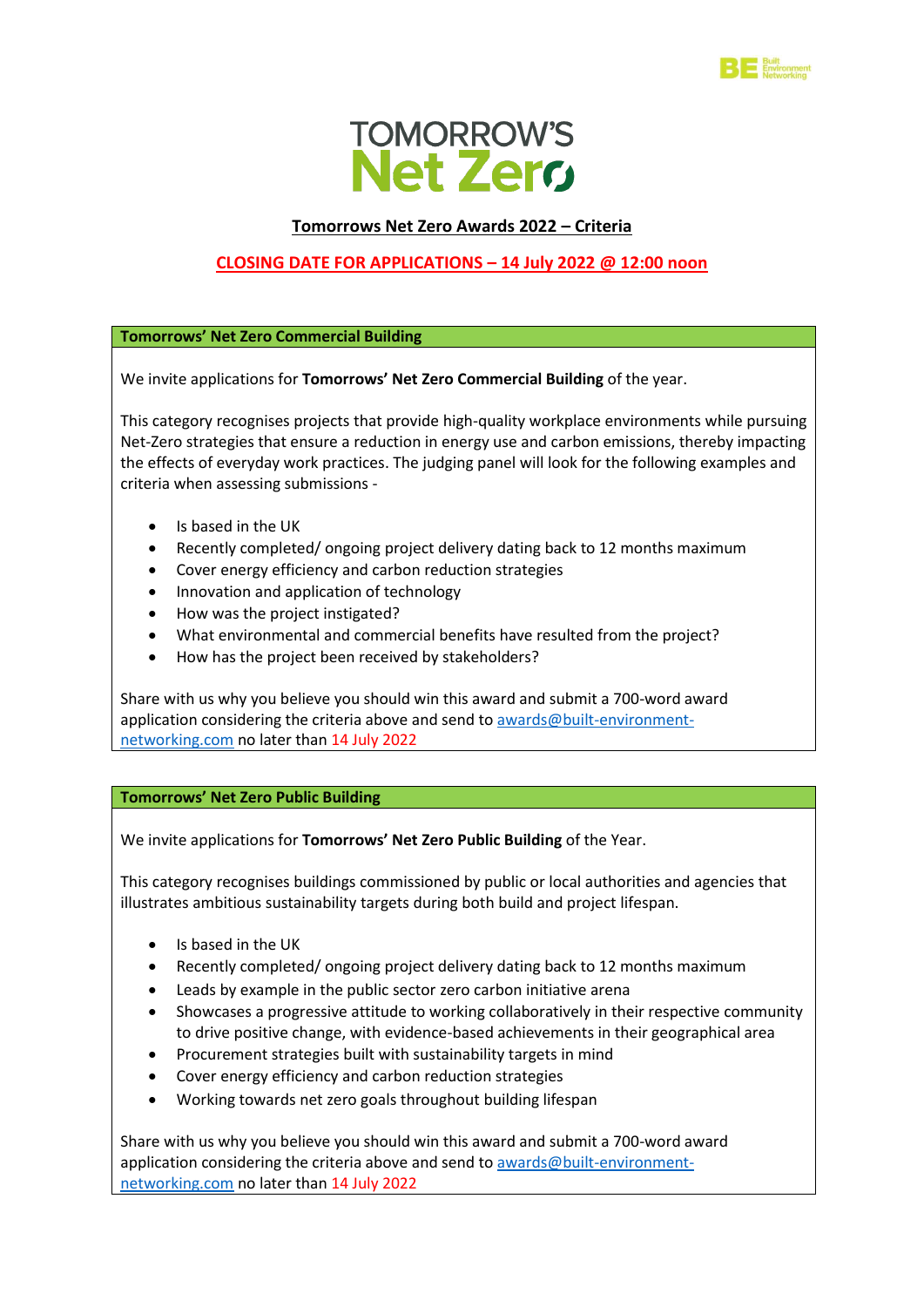

## **Tomorrows' Net Zero Industrial Building**

We invite applications for **Tomorrows' Net Zero Industrial Building** of the Year.

This category recognises the role industrial buildings can play in meeting Net-Zero targets and ensuring the country's collective carbon footprint is reduced – ranging from spaces of sheds, logistics and warehouses. The judging panel will look for the following examples and criteria when assessing submissions -

- Is based in the UK
- Recently completed/ ongoing project delivery dating back to 12 months maximum
- How were your net zero targets set and how have you ensured that they are credible and ambitious?
- How has the business taken steps to curb its environmental impact?
- How has it embraced green best practices?
- How is it supporting the wider net zero transition?

Share with us why you believe you should win this award and submit a 700-word award application considering the criteria above and send to [awards@built-environment](mailto:awards@built-environment-networking.com)[networking.com](mailto:awards@built-environment-networking.com) no later than 14 July 2022

#### **Tomorrows' Net Zero PRS Project**

We invite applications for **Tomorrows' Net Zero PRS Project** of the Year.

This award is for a project under the PRS umbrella that has placed sustainability at the heart of its design and development. The judging panel will look for the following examples and criteria when assessing submissions:

- Is based in the UK
- Recently completed/ ongoing project delivery dating back to 12 months maximum
- Cover energy efficiency and carbon reduction strategies
- Innovation and application of technology
- How was the project instigated?
- What environmental and commercial benefits have resulted from the project?
- Working towards net zero goals throughout building lifespan

Share with us why you believe you should win this award and submit a 700-word award application considering the criteria above and send to [awards@built-environment](mailto:awards@built-environment-networking.com)[networking.com](mailto:awards@built-environment-networking.com) no later than 14 July 2022

**Tomorrows' Net Zero Housing Development**

We invite applications for **Tomorrows' Net Zero Housing Development** of the Year.

This is for multi-unit residential projects that aims to reimagine the sustainable credentials of the typical housing estate – a type of development often associated with promoting biodiversity,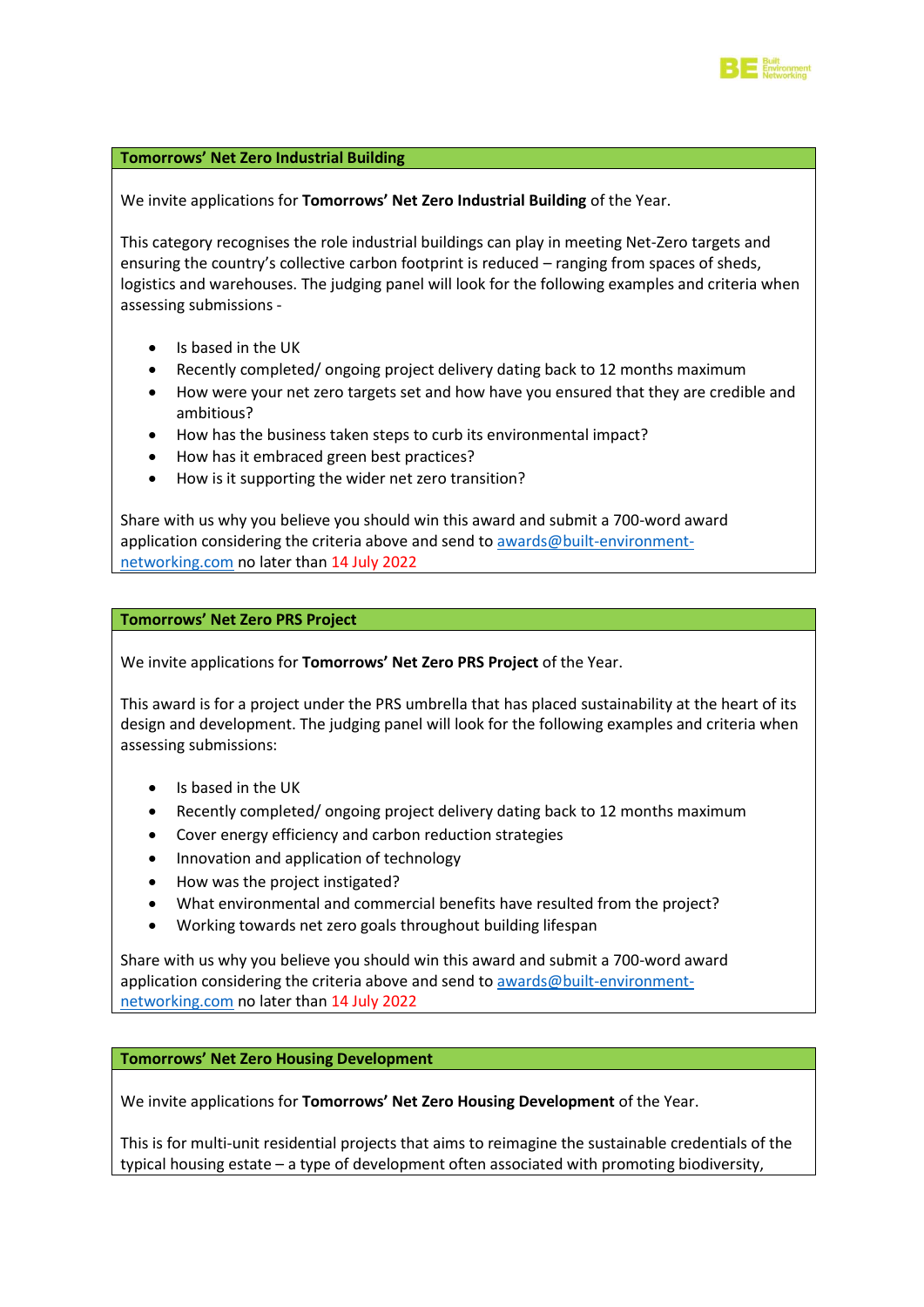

active integrated transport and energy infrastructure but which also holds a significant capacity for change and innovation. The judging panel will look for the following examples and criteria when assessing submissions -

- Is based in the UK
- Recently completed/ ongoing project delivery dating back to 12 months maximum
- Cover energy efficiency and carbon reduction strategies
- Innovation and application of technology
- How was the development project instigated?
- What environmental and commercial benefits have resulted from the project?
- Working towards net zero goals throughout building lifespan

Share with us why you believe you should win this award and submit a 700-word award application considering the criteria above and send to awards $@$  built-environment[networking.com](mailto:awards@built-environment-networking.com) no later than 14 July 2022

## **Tomorrows' Net Zero Active Travel Infrastructure Project**

We invite applications for **Tomorrows' Net Zero Active Travel Infrastructure Project** of the Year.

This category recognises projects which adopt Net-Zero strategies at the infrastructural scale, utilising both technical knowledge and innovating thinking in the design of those infrastructures which underpin and serve the wider built environment. The judging panel will look for the following examples and criteria when assessing submissions -

- Is based in the UK
- Recently completed/ ongoing project delivery dating back to 12 months maximum
- What did the project entail and how was it delivered?
- What environmental benefits have resulted from the project?
- What challenges did the project have to overcome?

Share with us why you believe you should win this award and submit a 700-word award application considering the criteria above and send to [awards@built-environment](mailto:awards@built-environment-networking.com)[networking.com](mailto:awards@built-environment-networking.com) no later than 14 July 2022

## **Tomorrows' Net Zero Retrofit Project**

We invite applications for **Tomorrows' Net Zero Retrofit Project** of the Year.

This category recognises and celebrates the retrofit of a building that most effectively demonstrates high levels of user satisfaction and comfort while delivering outstanding measured building performance. The judging panel will look for the following examples and criteria when assessing submissions –

- Is a UK based project
- Recently completed/ ongoing project delivery dating back to 12 months maximum
- Adoption of the key principles and practices of PAS 2035
- Successful implantation of a PAS 2035 approach:
- Customer engagement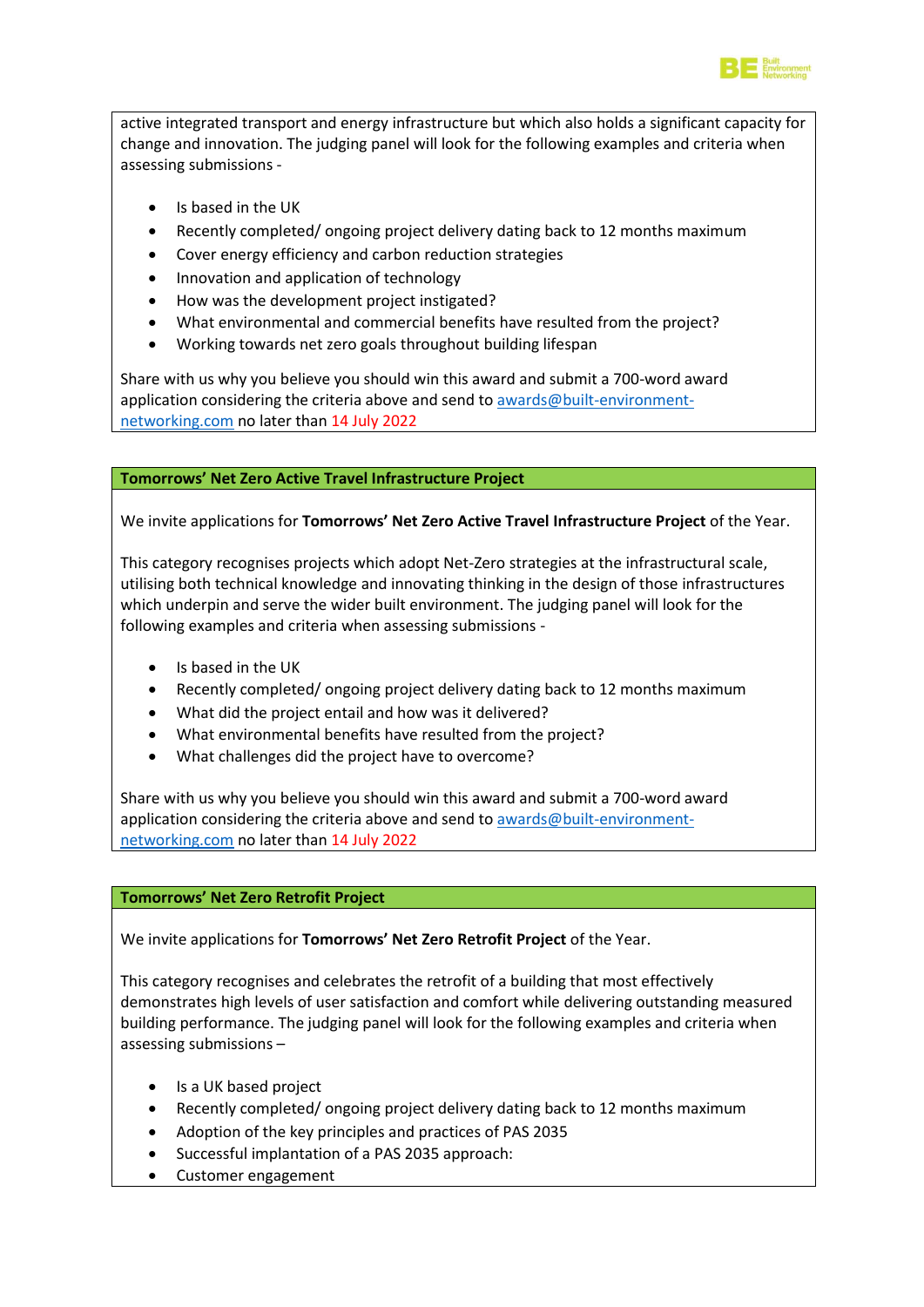

- Retrofit installation, commissioning, and handover
- Working towards net zero goals throughout building lifespan

Share with us why you believe you should win this award and submit a 700-word award application considering the criteria above and send to [awards@built-environment](mailto:awards@built-environment-networking.com)[networking.com](mailto:awards@built-environment-networking.com) no later than 14 July 2022

## **Tomorrows' Net Zero Design Practice**

We invite applications for **Tomorrows' Net Zero Design Practice** of the Year

This category recognises the design team that pushes the principles of sustainable design throughout their work, whether in pursuing new research, exploring contemporary innovations, or leading in best practice. The judging panel will look for the following examples and criteria when assessing submissions –

- Is a practice based in the UK
- Examples and evidence supplied to be within the 12 month period
- How has the practice helped its clients curb their environmental impacts and transition towards greener project credentials?
- What examples can the practice provide of successful projects that have enhanced environmental and commercial performance?
- How has the practice innovated to drive forward the development of the green economy?
- How is the practice working towards net zero?

Share with us why you believe you should win this award and submit a 700-word award application considering the criteria above and send to [awards@built-environment](mailto:awards@built-environment-networking.com)[networking.com](mailto:awards@built-environment-networking.com) no later than 14 July 2022

## **Tomorrows' Net Zero Consultant of the Year**

We invite applications for **Net Zero Consultant of the Year**

This category will be awarded to a consultant firm working in the built environment that can demonstrate a leading approach to advising clients on delivering a carbon-free future. The judging panel will look for the following examples and criteria when assessing submissions –

- Is based in the UK
- Examples and evidence supplied to be within the 12 month period
- How has the consultancy helped its clients curb their environmental impacts and transition towards cleaner business models?
- What examples can the consultancy provide of successful projects that have enhanced environmental and commercial performance?
- How is the consultancy working towards achieving net zero?

Share with us why you believe you should win this award and submit a 700-word award application considering the criteria above and send to [awards@built-environment](mailto:awards@built-environment-networking.com)[networking.com](mailto:awards@built-environment-networking.com) no later than 14 July 2022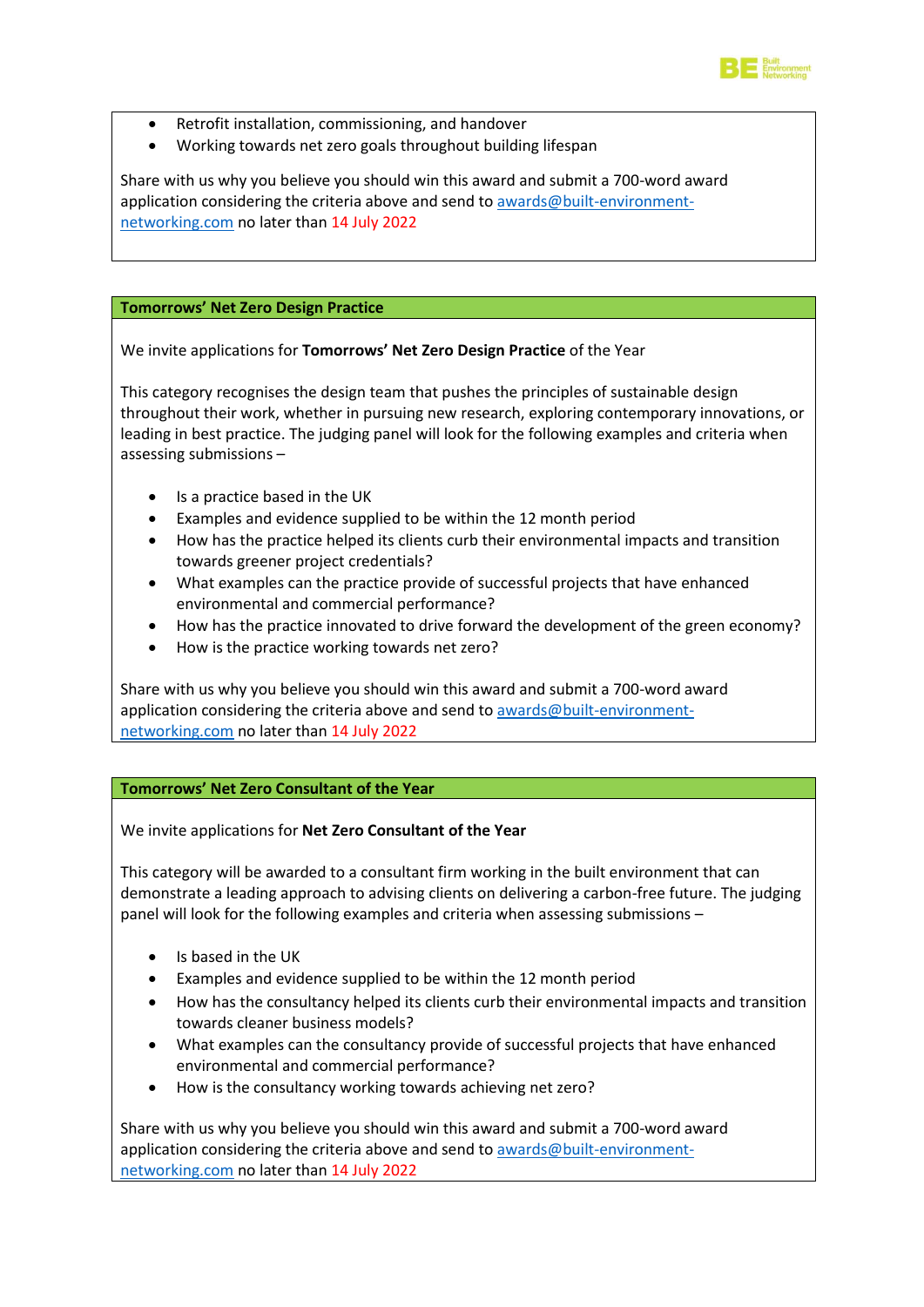

#### **Tomorrows' Net Zero Developer of the Year**

We invite applications for **Net Zero Initiative of the Year**

This award is for recognising developers that are leading the real estate industry with their landmark schemes, embarked on innovative joint ventures, or pioneered new ideas that have changed the face of property development in the UK. Putting their key focus on achieving net zero, backed by evidential data which deserves to be celebrated. The judging panel will look for the following examples and criteria when assessing submissions –

- Is based in the UK
- Examples and evidence supplied to be within the 12 month period
- How were your net zero targets set and how have they ensured the goals are credible and ambitious?
- How was the wider net zero initiative developed?
- How are progress against the targets being monitored?
- How does the initiative support the economy-wide net zero emissions goal?

Share with us why you believe you should win this award and submit a 700-word award application considering the criteria above and send to [awards@built-environment](mailto:awards@built-environment-networking.com)[networking.com](mailto:awards@built-environment-networking.com) no later than 14 July 2022

#### **Tomorrows' Net Zero Rising Star of the Year**

We invite nominations/applications for **Net Zero Rising Star of the Year**

This award looks to reward and acknowledge those early on in their career who are at the forefront of positive legacy and change across the industry. Someone who showcases positive personal characteristics and a key influencer of younger generation in their field. The judging panel will look for the following examples and criteria when assessing submissions -

- Is based in the UK
- Examples and evidence supplied to be within the 12 month period
- What does the nominee's/applicant's role entail and how have they gone about delivering on it over the past 12 months?
- What successes have they enjoyed in their role?
- How have they worked with colleagues and partners to deliver on their green goals?
- How have they supported the development of the organisation's net zero goal?
- What can others learn from their work?

Share with us why you are nominating this individual / OR why you believe you should win this award and submit a 700-word award application considering the criteria above and send to [awards@built-environment-networking.com](mailto:awards@built-environment-networking.com) no later than 14 July 2022